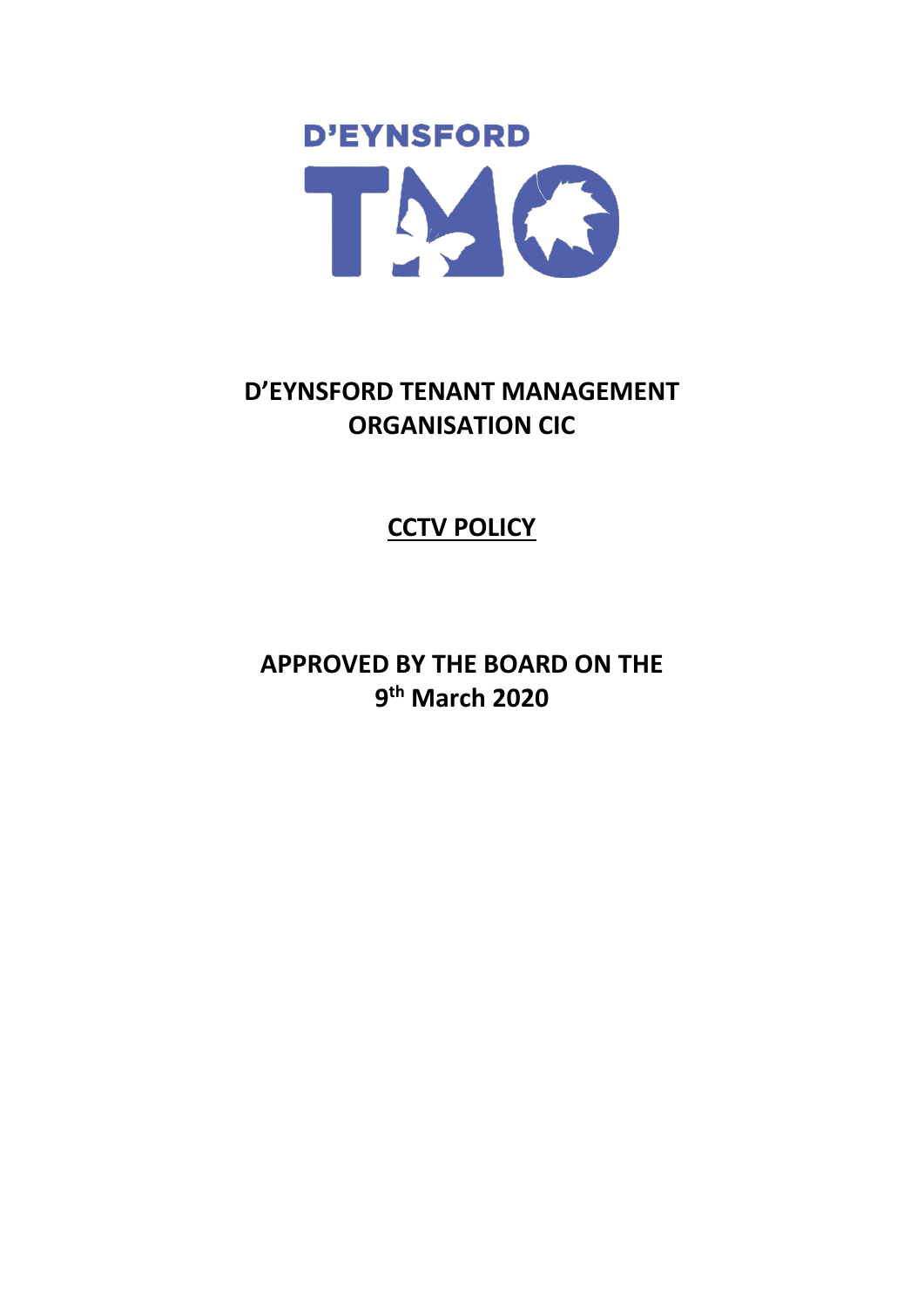## **CONTENTS**

| <b>SECTION</b> | <b>DESCRIPTION</b>                                               | <b>PAGE</b> |
|----------------|------------------------------------------------------------------|-------------|
| 1              | <b>Background</b>                                                |             |
|                |                                                                  |             |
| $\overline{2}$ | What is the intended purpose of CCTV Cameras on D'Eynsford       |             |
|                | Estate?                                                          |             |
|                |                                                                  |             |
| 3              | How do we inform residents and the public about our CCTV System? |             |
|                |                                                                  |             |
| 4              | <b>Storing and recording information</b>                         |             |
|                |                                                                  |             |
| 5              | Who can access the data and data access procedure                |             |
|                |                                                                  |             |
| 6              | <b>Location of DVRs and Areas of Monitoring</b>                  |             |
|                |                                                                  |             |
| 7              | <b>Appendix</b>                                                  |             |
|                | Data Access Request Form<br>a.                                   |             |
|                | Data Retrieval Record<br>b.                                      |             |
|                | <b>Equipment Specification</b><br>c.                             |             |
|                | Privacy Mash Form<br>d.                                          |             |
|                | Subject Access Request Form<br>e.                                |             |

## **ABBREVIATIONS**

| AVI         | Audio Visual Interleave                    |
|-------------|--------------------------------------------|
| ASB         | Anti-Social Behaviour                      |
| <b>CCTV</b> | <b>Closed Circuit Tele Vision</b>          |
| CD          | Compact Disc                               |
| <b>DBS</b>  | Disclosure of Barring Service              |
| <b>DVRs</b> | Digital Video Recorder Systems             |
| <b>DVD</b>  | Digital Versatile Disc                     |
| <b>GDPR</b> | <b>General Data Protection Regulations</b> |
| <b>MPEG</b> | Moving Picture Experts Group               |
| PTZ         | Pan Tilt Zoom                              |
| ICO         | Information Commission Office              |
| TMO         | <b>Tenant Management Organisation</b>      |
| TMI         | <b>Tenant Monitoring Initiative</b>        |
| <b>LBS</b>  | London Borough of Southwark                |
| SAR         | <b>Subject Access Request</b>              |
|             |                                            |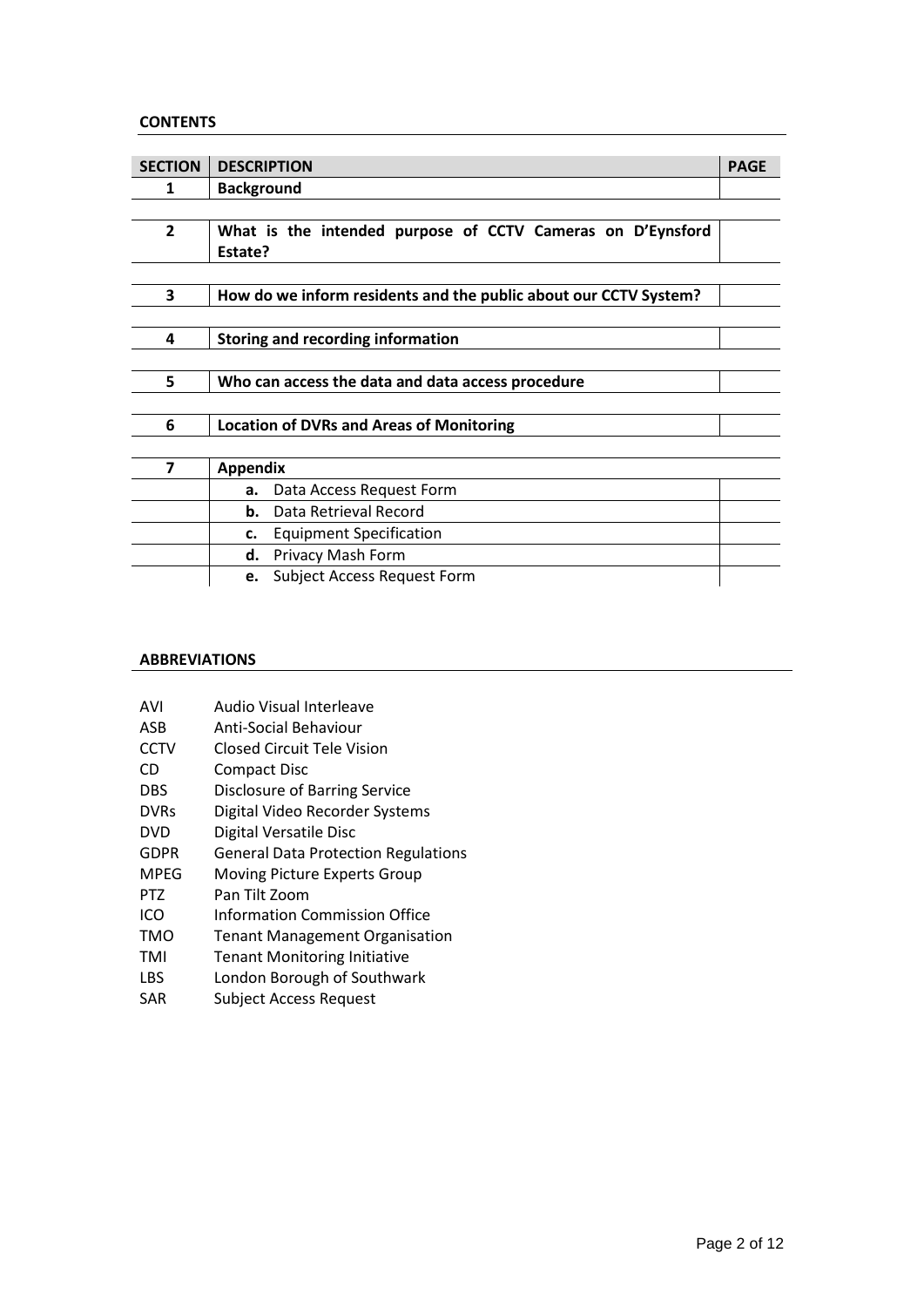## **1. BACKGROUND**

The idea of CCTV Cameras within D'Eynsford estate has existed since the development stage of the TMO. It was in fact one of the determining factors as to the reason why some residents voted in favour (87%) of the setup of the TMO. The TMO recognised the importance residents place on CCTV and as such included CCTV as part of its business plans in 2015 and also in 2019.

Since the development of the TMO in 2015, the repeated discussion of CCTV Cameras at residents meetings has been noted with the minutes detailing these at meetings on 18<sup>th</sup> July 2016, 20<sup>th</sup> March 2017, 18<sup>th</sup> May 2018, 17<sup>th</sup> September 2019 & 13<sup>th</sup> November 2019.

A consultation with residents occurred on the  $17<sup>th</sup>$  September 2019 regarding which Improvements works they would like to see the TMO undertake and CCTV came out as one of the highest priority projects for the TMO to carry out with the surplus money which has been accumulated through efficiency savings.

The introduction of CCTV follows a long campaign of education across the estate via various means on the subject of fly-tipping, antisocial behaviour and recycling yet issues of this sort persist along with obviously illegal/criminal activities. In assessing the impact of installing CCTV, the TMO has weighted up the potential benefits of both the deterrent effect and the ability to produce clear evidence of behaviour against possible negative impacts on the freedoms and liberties of residents and visitors.

The TMO has concluded that with careful management the impact on residents' freedoms can be adequately mitigated. Principal amongst these is the careful adherence to the key principles of this policy and observation of the relevant legislation covering personal data.

The TMO has also concluded that no alternative measures are now practical given the failure of those already implemented. The TMO has however decided that in order to minimise the impact of CCTV both on individual freedoms and on the TMO financially, the system will be designed with the capability of being expanded easily and cost effectively. Initially the system will be equipped with only a limited number of cameras, further cameras will then be added as and when a need for that expansion is identified. There is no intension to equip the entire estate, very block or all possible angles with cameras, rather the opposite, to use the smallest number of cameras to the greatest effect accepting that in order to effectively achieve the aims of the system, the camera network may need to expand considerably. The design also allows for cameras to be repositioned providing an option for the system to adapt rather than simply expand to meet the perceived need.

The CCTV system will be installed and operated in accordance with this policy which sets out the operational standards and practices which will be adhered to, the oversight of adherence to this policy and how personal data will be protected in accordance with the relevant legislation.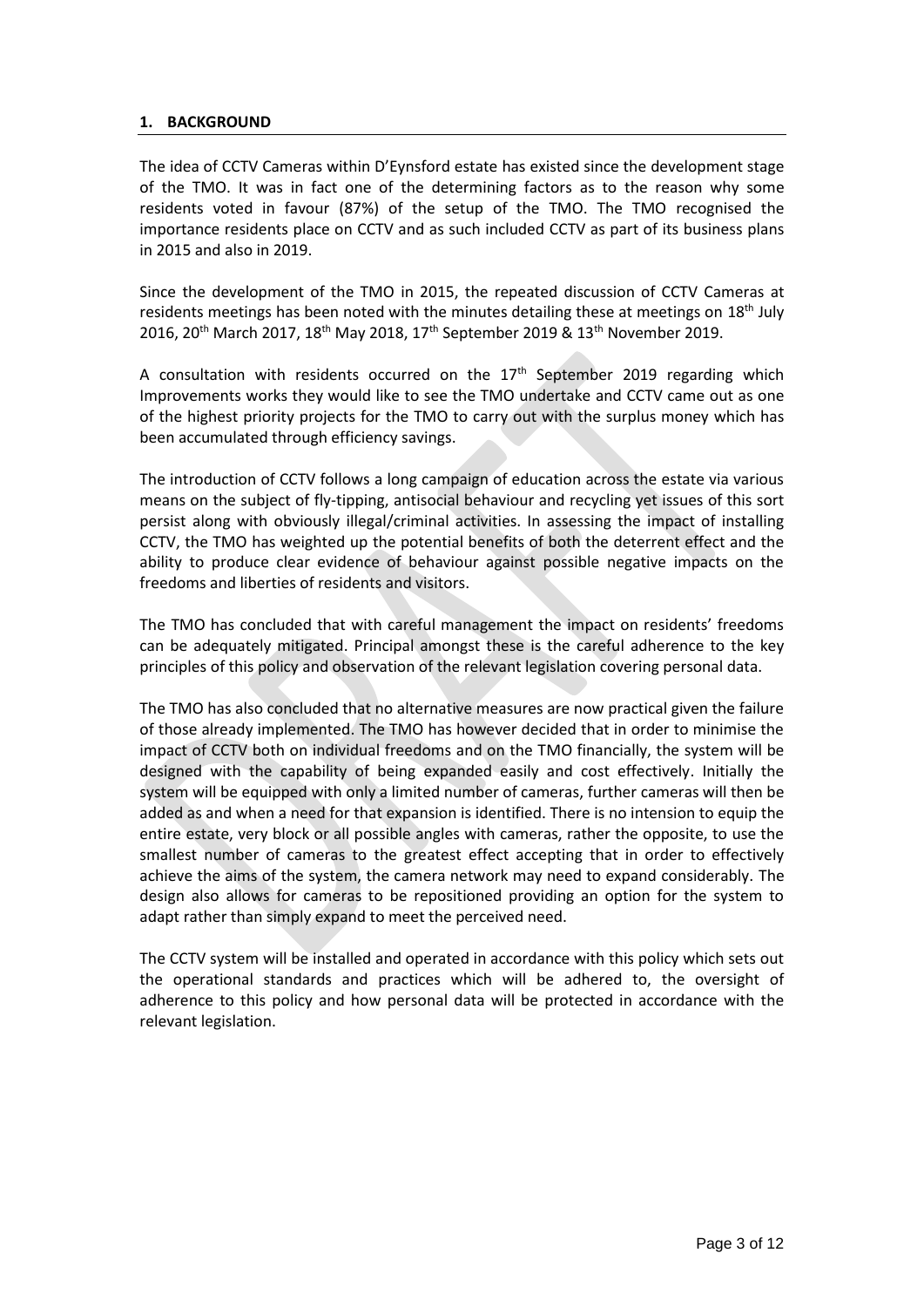## **2. WHAT IS THE INTENDED PURPOSE OF CCTV CAMERAS ON D'EYNSFORD ESTATE?**

The CCTV system has been engineered to adapt and grow organically in response to ongoing issues and/or changes in behaviour brought about by the existing CCTV system and/or other measures. This approach has been adopted to ensure that the CCTV system achieves the stated aims using the smallest quantity of cameras and the least invasive approach.

Recording will ordinarily be continuous with the system used passively however the system may be monitored live in accordance with this policy under certain circumstances; this includes the provision of live feeds to the police.

The CCTV system aims to;

- **A.** Provide a safer environment for staff, residents and visiting members of the public
- **B.** Deter prospective offenders
- **C.** Assist, by way of providing footage, with the identification, apprehension and prosecution of offenders
- **D.** Assist in determining the cause of incidents and or accidents to assist in insurance claims
- **E.** Monitor Security of the estate buildings and minimise the cost associated with vandalism to property and equipment
- **F.** Proactively utilise the CCTV systems to uphold tenancy & lease conditions
- **G.** Detect, deter and take action against those who use or store motor vehicles on footpaths, pedestrian walkways, within buildings, near building escape routes or in locations which represent a fire hazard or other risk to the safety of residents, visitors or the fabric of the estate.

The D'Eynsford TMO Recharge Policy should be read in conjunction with this policy as the TMO will use footage obtained from the CCTV camera system to generate recharge invoices in relation to fly tipping, criminal damage and neglect/accidental damage caused by anyone living within or visiting the estate. Residents are reminded that under the Recharge Policy they are responsible for recharges arising from their actions, those of their family, guests and visitors.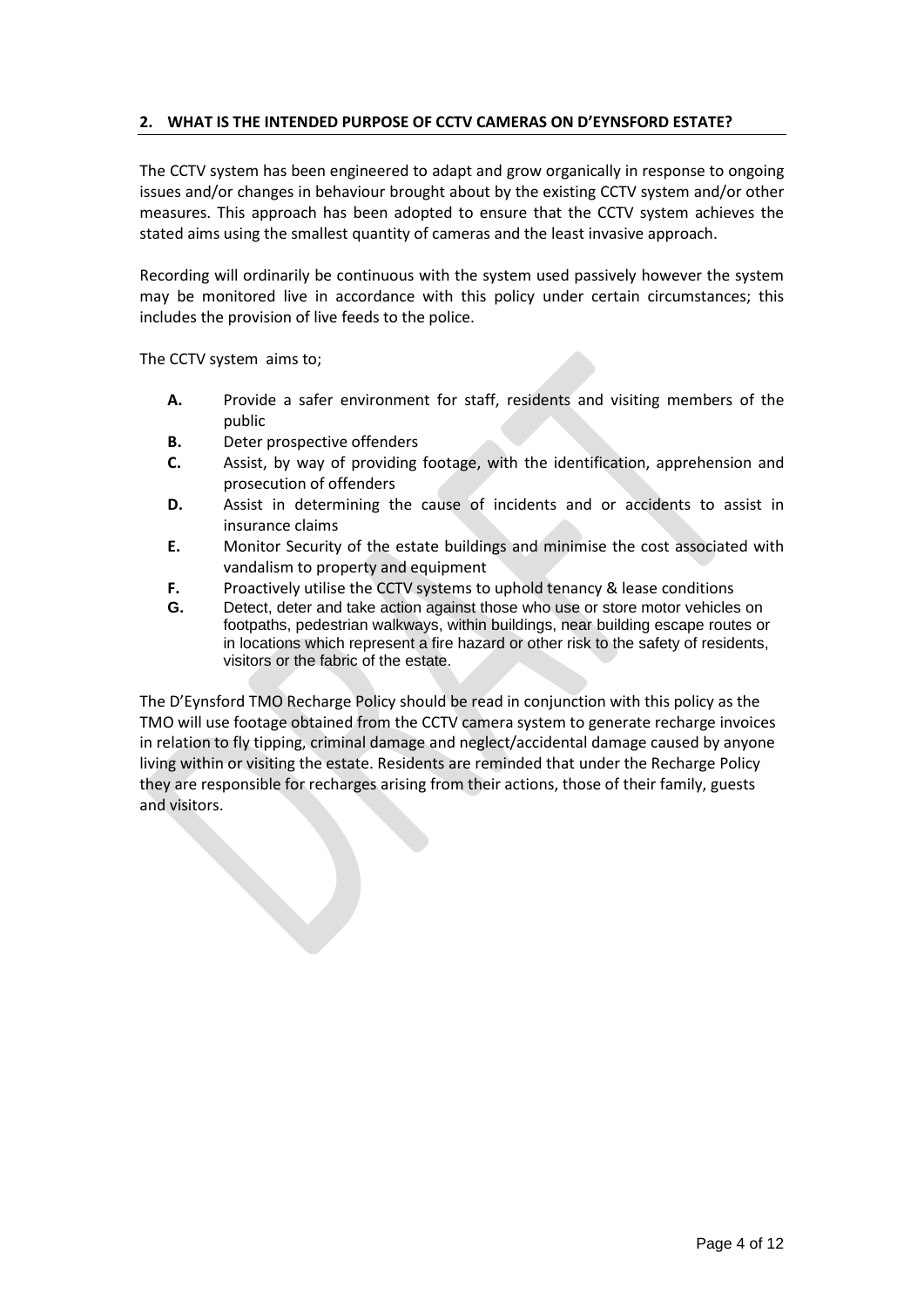## **3. HOW DO WE INFORM RESIDENTS AND THE PUBLIC ABOUT OUR CCTV SYSTEM?**

The TMO will aim to provide individuals with fair processing information and will use the TMO pages on the 'D'Eynsford' website to publicise the use of CCTV by the TMO, including the aim and purpose of the scheme, how a subject access request can be made and who it should be sent to. Full access to key documents will be provided including:

- This CCTV Policy
- Data Access Request Form
- Subject Access Request Form
- **GDPR Policy**
- CCTV Leaflet?
- TMO Complaints policy
- Information Commissioners Office (ICO) CCTV Code of Practice
- Details of the ICO website

Camera Positioning will also be publicised both on the website and in the relevant areas within the TMO reception area. Signs located at estate entrances and selected sites within the estate will advise of CCTV monitoring, identify the TMO as the owner and operator of the system and include the website address where more detailed information can be accessed.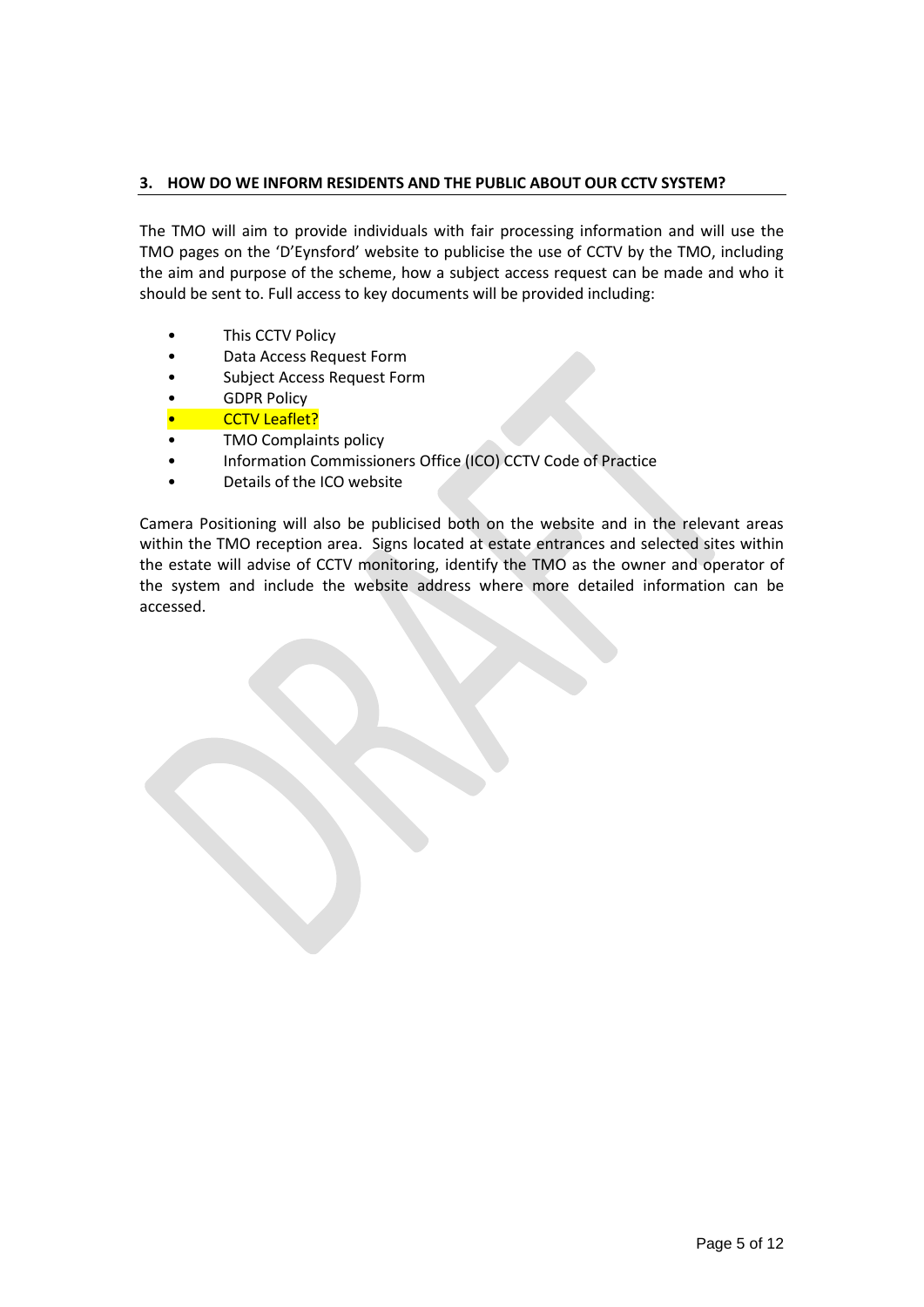## **4. STORING AND RECORDING INFORMATION**

The CCTV system is owned and operated by the D'Eynsford TMO which acts on behalf of its members (residents). The system is operated by the TMO under the guidance of the Security Sub-committee and Board with periodic review of the system, its use, expansion, contraction, adaptation and performance by the members at the Board.

The TMO will ensure it follows the steps below when storing the information recorded by the CCTV system:

- Regularly verify that the date and time on the recording devices are accurate
- Check that they have enough recording space for a retention period of 1 month.
- Not intentionally store any information or images for longer than is necessary subject to a minimum retention period of 1 month (31 days)
- Make sure that the information recorded is used only for the purposes for which the system was installed
- Keep the recordings secure and keep access to them to a minimum

#### **Retention of images**

In normal operation the images recorded by the CCTV cameras will be stored until such time as the recording medium is full whereupon images will be automatically removed.

Images/recordings of identified events/incidents will be retained until such time as the TMO is satisfied that all parties with an interest have exhausted their need for the data and the last statute of limitation date for potential legal claims.

#### **Digital Video Recorder Storage**

The data DVRs will be stored in a secure cabinet or locked safe room and kept locked at all times when unattended.

#### **Data Usage**

Digital systems will have their hard drive left in the recording device and set to record for a minimum of 30 day rolling basis. These will only be removed in exceptional circumstances such as maintenance, in the event of a system failure or as part of a police investigation.

#### **Data required for evidential purposes**

Must be retrieved from the DVR(s) promptly and stored on separate media, indexed and securely stored to avoid accidental loss or unauthorised access.

#### **Disposal of data**

The TMO shall ensure the secure disposal or destruction of data and/or media when appropriate.

#### **Labelling**

Data storage media (CDs, DVD, Memory Stick and hard drives) will be individually and uniquely identified and labelled by the Operator.

#### **Suspicious Incidents**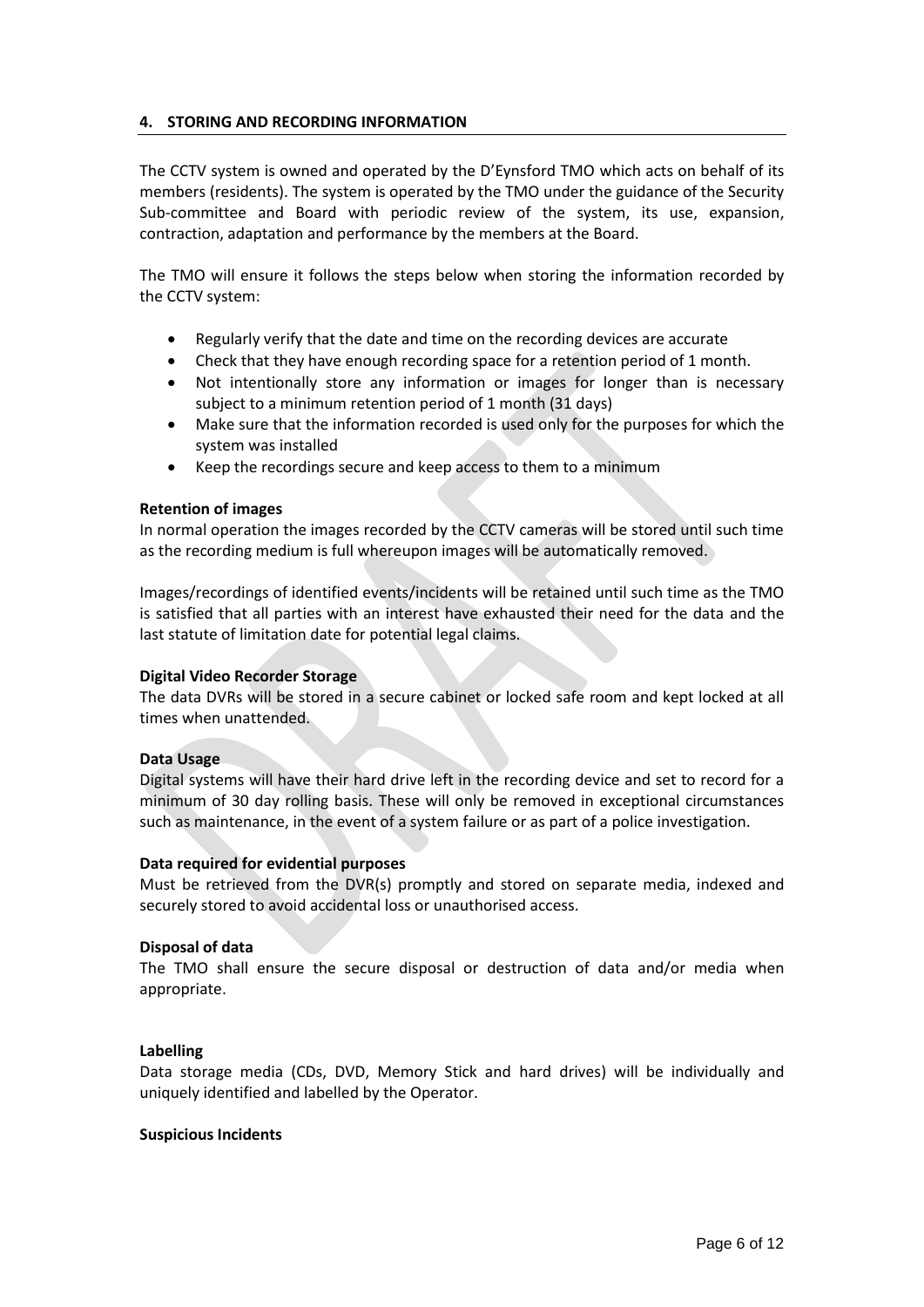Where Police have reasonable grounds for believing that a suspicious incident has been recorded, a Police Officer will arrange to view the data or request a copy. A police data access request form must be provided before a copy of any data is provided.

The Police may remove the data from the TMO as evidence as part of their investigation provided the removal is authorised in accordance with procedures. This would normally be given except where it may incriminate the TMO in which case it should be ordered through the normal judicial process. The Estate Manager or designated officer and the Police Officer will log all removal of such data in the data register.

## **Data Removal**

Once the data has been removed by the Police Officer, the Police will assume full responsibility for its security and integrity as evidence to be produced in court.

## **Copies**

No copies of data will be made without the express permission in accordance to procedure.

Copies shall not be made other than for the prevention or detection of crime, for the presentation of evidence in court or for access by the defence in accordance with GDPR or investigation by an insurance company.

## **Data Management**

All data will be kept in a secure location at all times. Access to the digital recording equipment will be restricted, with only nominated people holding keys.

## **Operating Controls**

Only staff with responsibility for using the equipment shall have access to operating controls.

## **Viewing**

Cameras will not intentionally be used to look into private dwellings or into sensitive areas concerning personal privacy (e.g. balconies). Residents who believe a camera is capable of being instructed to move to a position where it can observe their property, can request that a privacy mask be programmed into the camera to obscure that part of its view should it move to such a position. The resident will be permitted to briefly observe a live image of the camera so positioned towards their property to verify the obscuration.

#### **Checking**

Checks will be carried out to ensure compliance with operational procedures and objectives, to ensure technical functionality and effectiveness including but not limited to directional positioning, environmental effects, picture quality etc and to ensure camera positions are maintained to respect individual privacy and only capture images to achieve the aim of the policy. These checks will be undertaken on both live and recorded footage.

Staff will be made aware that all CCTV recordings, forms and records are subject to routine audit and they may be required to justify their interaction with the system if not in strict adherence to this policy.

## **5. WHO CAN ACCESS THE DATA?**

It is hoped that the CCTV system will cover most of the estate and help to reduce the antisocial behaviour, fly-tipping and criminality on the estate while providing reassurance and a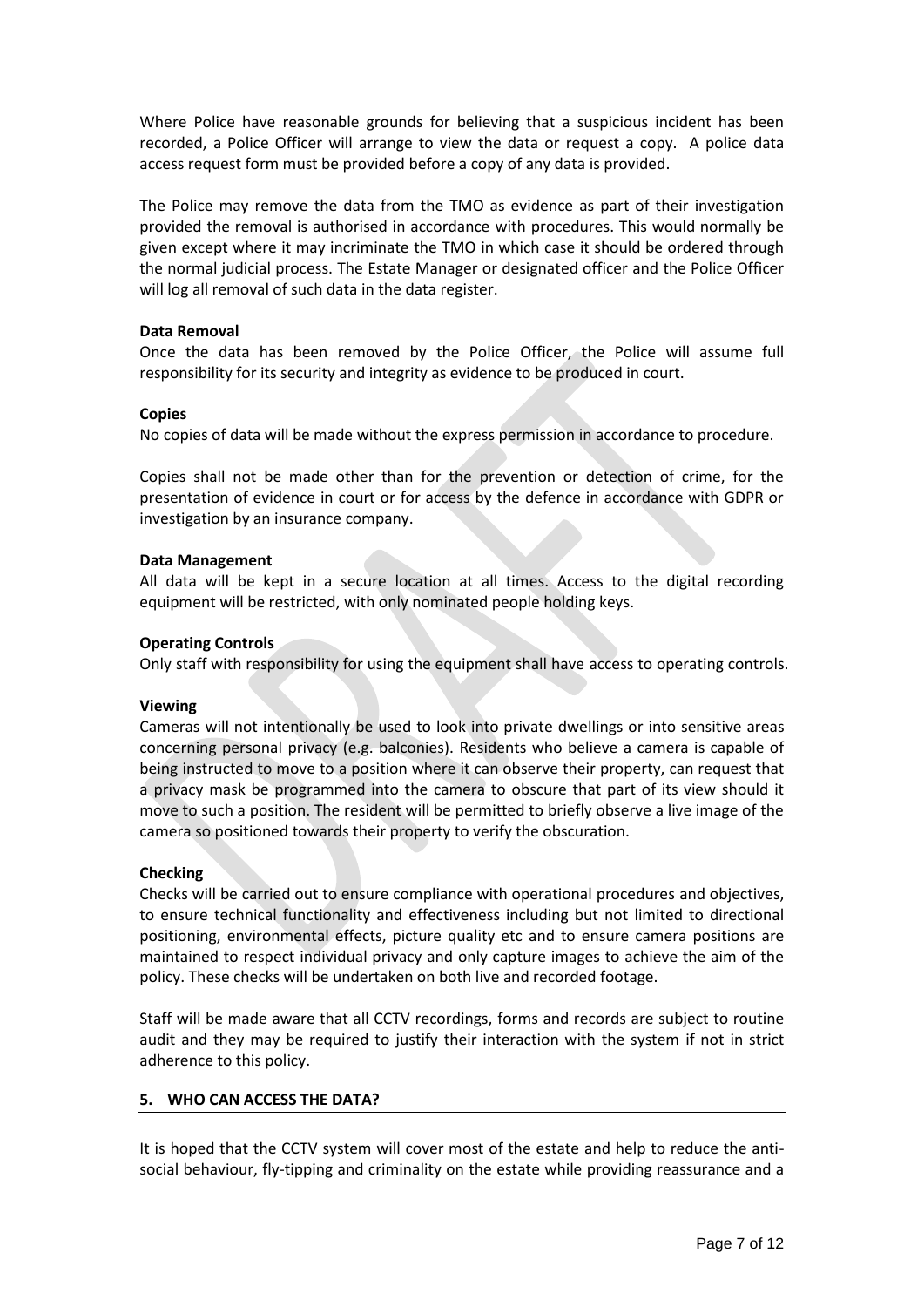greater sense of security for residents and visitors. The system is therefore intended to be passive, owned and operated by the TMO in accordance with policies and data protection regulations.

Accordingly TMO staff, Board and Subcommittee members may have a legitimate need to access the images captured by the CCTV system. In the most serious of situations the Police may take legal control of the data and/or physical assets of the CCTV system.

Other people e.g. insurance companies, the Police, Southwark Council etc may have a need for footage however these requests will be serviced by TMO staff and/or Board/Subcommittee members.

As such the TMO will seek to provide requested footage wherever possible, where it is required to do so and provided doing so does not disproportionately disadvantage others. Where necessary the TMO will redact elements of the footage to protect the personal data of those unconnected with the incident/event in order that footage can be provided.

All requests for footage must have a legitimate purpose or be made under a Subject Access Request (SAR) and pertain only to the person making the request and/or their property. The TMO may make a charge (currently capped at £10) for providing footage requested via an SAR and have 40 days in which to provide this.

An access request for data can only be made by the Police and bonified insurance companies who may be investigating an insurance claim. The TMO will not normally provide footage to residents or the public. When considering such direct release of footage, the TMO will consider the potential implications of such a release based on the ease with which other residents featured in the images may be identified and the potential for recriminations or embarrassment e.g. in relation to whom they may be in the company of. to the TMO will ensure it complies with the GDPR regulations in order to protect the interest of other residents.

The brief guidance from ICO in regards to Subject Access Request are as follows:

*Individuals whose information is recorded have a right to be provided with that information or, if they consent to it, view that information. Information must be provided promptly and within no longer than 40 calendar days of receiving a request. Providing information promptly is important, particularly where you may have a set retention period which will mean that the information will have been routinely deleted if you take the full 40 calendar days to respond. In such circumstances it is good practice to put a hold on the deletion of the information.*

*You may charge a fee of up to £10 (this is the current statutory maximum set by Parliament). Those who request access must provide you with details that allow you to identify them as the subject of the information and also to locate the information on your system. You should consider:*

- *how staff involved in operating the surveillance system will recognise a subject access request; and*
- *whether internal procedures for handling subject access requests are in place. This could include keeping a log of the requests received and how they were dealt with, in case you are challenged*.

## **The TMO is responsible for the CCTV system and to ensure the following:**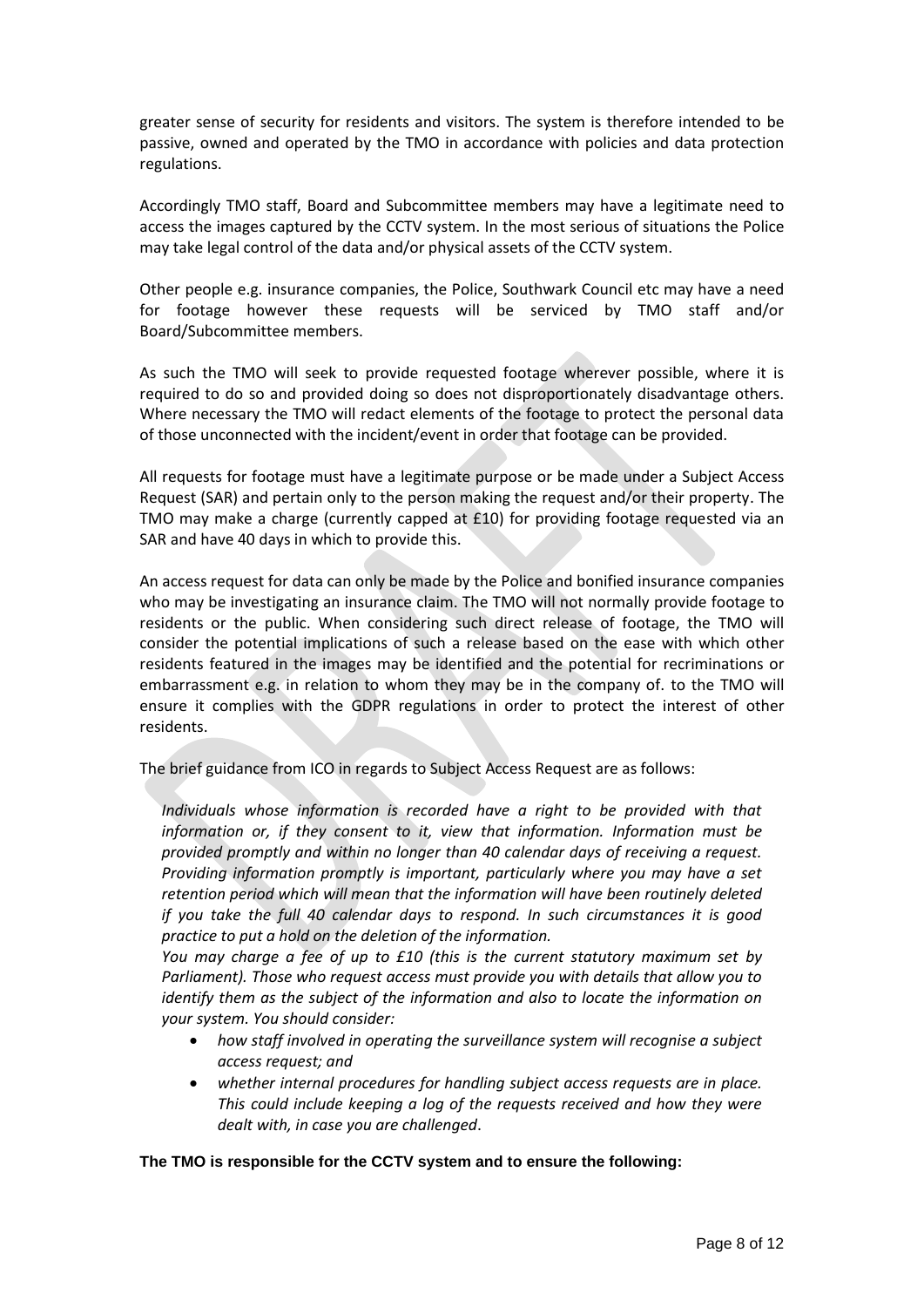- Day to day responsibility is delegated to authorised, trained staff and volunteers only
- Detailed operational guidelines are available, up to date and implemented
- Complaints from the public about operation of the system are formally logged and processed in accordance to the TMO's complaints policy
- Only designated trained staff will have access to CCTV images
- Access to and removal of data is only carried out following authorisation in accordance to procedure and is documented.
- Individual data privacy is safeguarded and respected
- CCTV signage is clearly visible in all areas where CCTV is in operation
- Legislation changes are reflected in policy and procedure documents as and when necessary
- All persons accessing CCTV footage must be DBS Checked

## **Governance**

Designated TMO staff members have day-to-day responsibility for the use of the system in accordance with this policy. The Security Subcommittee are to provide regular monitoring of the use, effectiveness and scope of the system and the policies including a responsibility to review requests, decisions made, footage released etc to ensure that the TMO as an organisation is adhering to policy and the law.

The Board will be directed by the recommendations of the Subcommittee and will sanction any changes to policy or the camera network and will ultimately adjudicate.

In cases where a recharge invoice is challenged by a resident, the Finance Subcommittee may be provided with access to CCTV footage relating to the charge for the purposes of assessing the case. In turn, the footage may be shown to the Board who will decide whether or not to cancel or amend the invoice.

Finally, at least once per year, summary data and sample footage will be presented to the members of the TMO and residents at a general meeting and always at the annual general meeting so a decision can be taken as to the continued use of CCTV on the estate.

The Southwark Council TMI team will also play a role in overseeing the use of CCTV on the estate to ensure that footage from the system supplied to Police or the Council meets their evidential requirements.

## **Access to Images**

As all CCTV cameras are situated in and exclusively record images of public spaces on the estate, there is no reasonable expectation of privacy. Nevertheless the TMO undertakes to redact footage where it is appropriate to do so. The TMO will consider the need to redact part or all of the footage and thereby conceal the presence or identity of persons unconnected with the primary subject of the footage in order to ensure; the protection of vulnerable residents (e.g. those not dressed in appropriate outdoor attire) or residents in the company of others where this may prove to be embarrassing or that footage which may be used by 3rd parties does not inadvertently expose residents to public scrutiny.

All requests (Police & Insurance Companies) for footage must be made by completing a *'data access request form'* and those receiving footage must undertake to use it only for the purpose asserted. Specifically recipients must undertake to not post footage to any online platform, video sharing site or other public forum.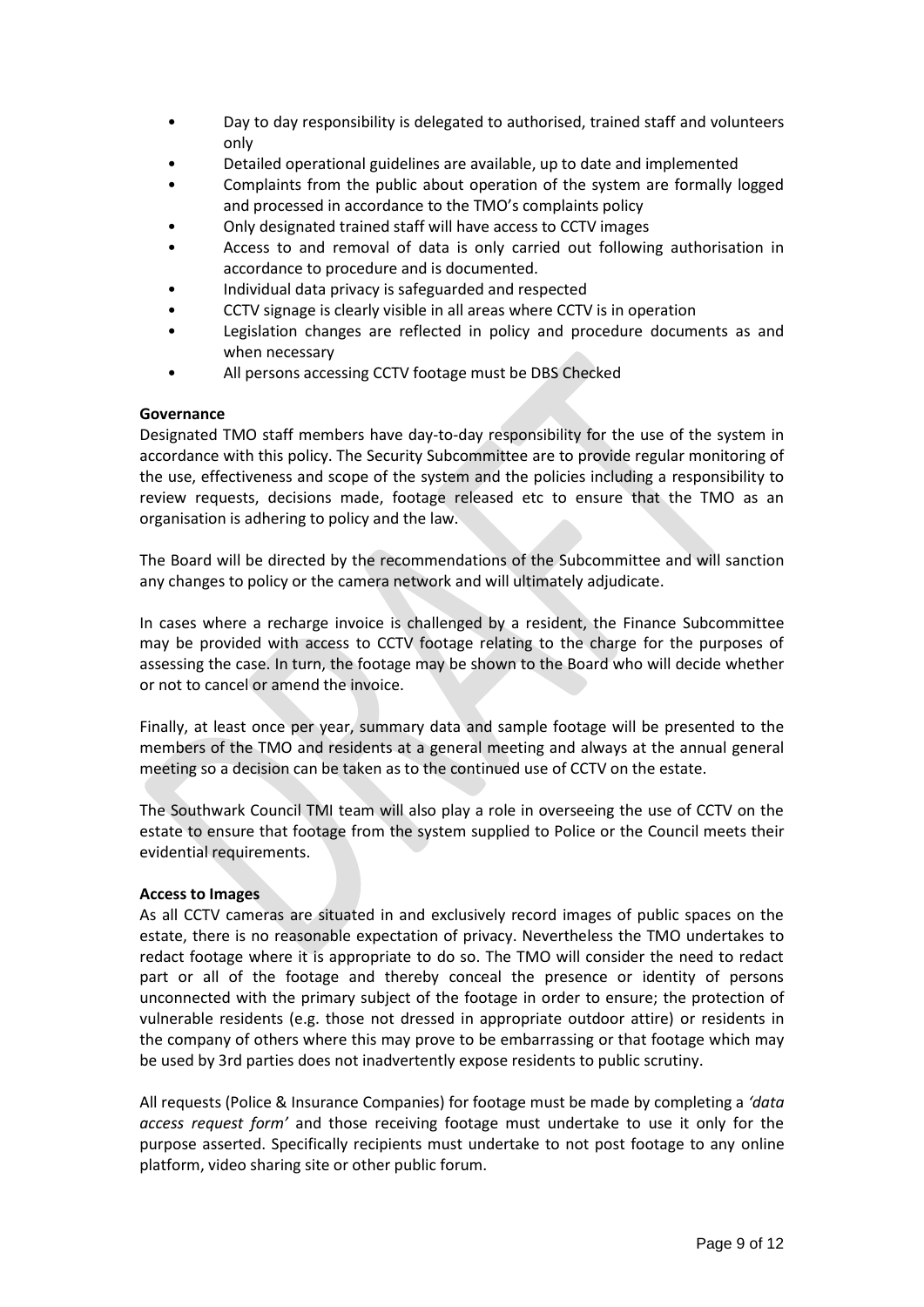The TMO may provide remote access to individual cameras or the CCTV system as a whole or any part thereof to the Police. This may occur as a result of a request from the Police or as result of discussions between the Police and the TMO concerning current security matters on the estate. In such situations the Police will be able to direct the PTZ cameras as they wish and/or disrupt the normal movement patterns/settings. Any privacy screens programmed into the cameras will remain in force and the Police operator will not have access to override or alter any system/camera settings pertaining to the same.

Footage may be provided to Southwark Council and/or used internally in relation to upholding tenancy and lease conditions.

## **Internal Data access retrieval form**

In order for the Police or an Insurance Company to obtain the image, they must provide their data access form or if they do not have a copy then they can complete the TMO's 'data access form'.

## **Operators of CCTV**

- Shall be designated TMO members
- Staff procedure training shall be provided by the Estate Manger

## **Staff shall be required to**

- Maintain high standards of probity and confidentiality.
- Acknowledge receipt and understanding of relevant policies and procedures.
- Ensure proper use of the equipment or recordings. Any abuse or improper use will be subject to the disciplinary policy.

#### **Access to view monitors and/or to operate equipment**

- Shall be limited to the designated operators of the systems, the Estate Manager, designated staff, volunteers, the Police and Council Officials.
- CCTV Monitors will be secured in a locked room at all times
- CCTV software for remote use will be limited to authorised staff only and secured with password access only.

#### **Supply of Footage**

- The TMO will not charge for the supply of footage internally, to the Police, Southwark Council or Insurance Companies acting on behalf of residents.
- Charges will apply for Subject Access Requests regardless of whom the requesting party is, the maximum permissible fee is currently £10.
- All other requests for footage will attract a charge of £50 + VAT.

#### **Examples of when charges will apply:**

- Insurance company acting for a non-resident requests footage either as the claimant or defendant in a claim
- Delivery Company seeking footage of a delivery (e.g. delivery dispute)
- Council Sub-Contractors (i.e Smith and Byford, Silk and Mackman, Spokesmead, DCUK etc) request footage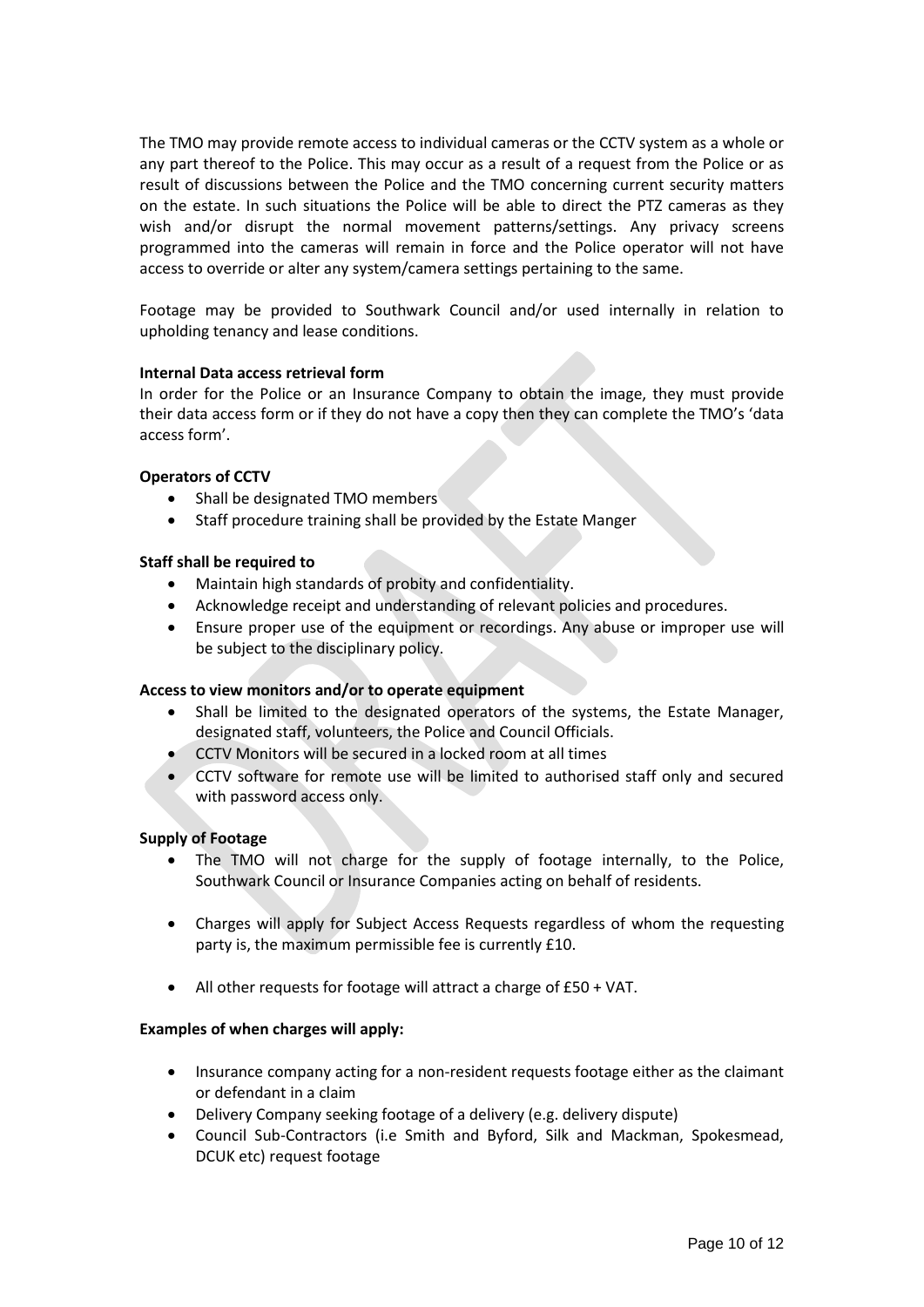Footage will ordinarily be provided on CD or DVD media or electronically unless the entity making the request provides an alternative physical storage medium. Where data is provided directly to the receiving party no encryption will be implemented by the TMO on the storage media, it is the responsibility of the receiving party to implement their own security to ensure the data remains secure.

Where media is to be posted, the data will be encrypted and the key/password to access sent to the receiving party via a separate communications channel.

Where data is provided electronically the TMO will provide access to an encrypted copy of the data. The receiving party will be provided with a unique decryption key and access to the data will be logged and limited for the express purpose of decryption and downloading the unencrypted data to their own storage via a secure and encrypted channel. Thereafter the encrypted data source copy will be removed from the online storage location. The TMO will not 'upload' data to 3rd party file sharing sites or services whether 'encrypted' or not and regardless of any claims the 3<sup>rd</sup> party may make about their security/encryption. The TMO will also not upload data directly to systems operated by the receiving party.

In so doing the TMO is able to accurately log an audit trail for the supply of data and is able to verify the security of such data during the transfer to the receiving party.

Footage will normally be provided in HikVision MPEG format with a copy of the associated player software for use on the Microsoft Windows Operating System only. The receiving party is responsible for obtaining the necessary equipment to access/use these file formats and/or for the conversion to alternatives if their purposes require that.

Redactions will be achieved using the following software:

- Serif Movie Plus X6 (or newer)
- All redacted footage will be supplied in ordinary MPEG or AVI format only.

#### **6. LOCATION OF DVRS AND AREAS OF MONITORING**

#### **Location of Digital Video Recorders**

The DVR units are located within secure rooms within the estate. Each location has been assessed to ensure it offers dry conditions and the doors have been upgraded to a multipoint locking secure metal door. Access to these locations is strictly under the control of the TMO and all locations are devoid of other services to which contractors or the Council require access.

DVRs installed within intake cupboards may be further secured with a metal cabinet which is locked and only accessible by a key which is kept within the TMO Officer.

The exact location of the DVR units is documented in the operational manual held in the TMO office and will only disclosed to the TMO Staff, Board Members and the Police.

#### **Areas of monitoring**